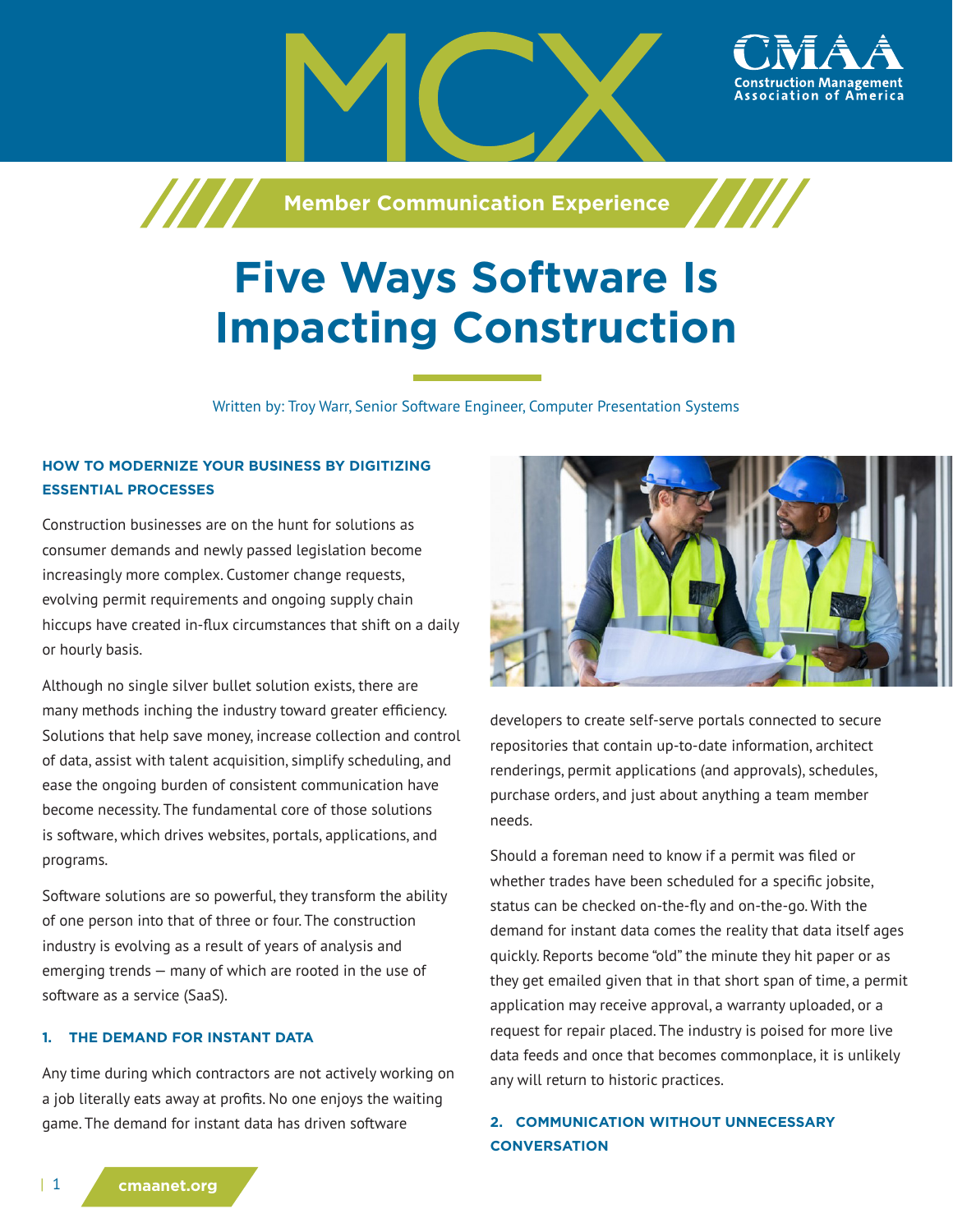In construction, time is money. A 15-minute conversation each with a supplier, foreman, inspector, tradesperson, and permit office adds up to a full hour. What if all the questions asked and answered during those calls could have been managed within a web-based portal in 95% less time?

7 7 7 7 7 7

Software applications streamline access to information. Need to know the status of a site permit? Curious if a new piece of equipment has arrived on-site? Need to shuffle trades to avoid slack time? SaaS options allow teams to communicate without unnecessary conversation. Information can be posted, manipulated, adjusted, updated, downloaded, and accessed from a centralized database from any location.

#### **3. TAILORING ISN'T EXCLUSIVE TO FASHION**

The most innovative software solutions are designed to be easily tailored to a business' unique needs. Software developers are today using universal application programming interfaces (APIs) and coding structures which serve as the foundation for individual customization. These details are important at different stages of build and communicating or sharing it with one or more individuals takes time.

Homebuilders have consistently requested centralized portals in which critical documentation, scheduling templates, and workflows can be stored, accessed, and updated in real-time. Further, those portals can be designed so that others that require access can see if permits have been filed, documents signed, inspections completed, escrow opened, and more. Software developers can create portals to provide an instant, live view of necessary data so that they can fulfill their responsibility along a project timeline.

#### **4. SAAS MEANS BOTH SOFTWARE & SERVICE**

Dependency on digital has revealed tremendous possibility, however without proper support, users may never fully grasp the full capability of their investment. The transition toward more consistent use of SaaS also increases the need for, and value of, customer service. Software designers and engineers exist in order to problem solve. For example, should your business depend on older spreadsheets that everyone has grown accustomed to using, the problem may be how to transform that spreadsheet into something that can be easily updated, manipulated, and shared. Many contractors purchase construction management software but fail to invest in

training to learn how to stretch it to solve numerous business challenges. That is where the true value resides.

Understanding how to use your new "power tool" is a first step, but the strength of your software service provider adds even more strength. Bring to them your problems and they will formulate a solution. Do you need several programs to "communicate" with one another? Do you need an individual module that connects teams via the internet that can be easily accessed and updated using a common cell phone and Wi-Fi? If you are struggling with how to eliminate the hassle factor of something in your workflow, a software provider could be your saving grace, especially one that prioritizes training, service and problem solving.

#### **5. DATA DUMPS ARE ACHIEVABLE**

The more digital our data, processes, operations, and communication becomes, the greater the need to monitor and analyze to determine its value. The data collected must, at some point, transform into relevance. Some businesses depend on statistics such as how many items of one brand were installed and had associated repair calls. Others want to save money by successfully negotiating raw material costs, shifting process flows, housing inventory, or modifying planned labor.

Business owners may wish to track who, how, and when individuals log into portals, what elements are the most used and even if the correct team members are leveraging the right information.

Resulting information from data collection and "dumps" helps inform what is valuable versus expendable, or which portals are useful to vendors and partners versus those that are not. Software empowers teamwork and allows owners to instantaneously review what's working and what isn't.

A report by McKinsey & Company revealed that construction continues to be one of the least digitized industries. Software solutions are no longer something downloaded to individual desktops. The value of today's software is in its limitless potential. Software won't get stuck on a barge off the coast of Southern California and cause a ripple of delays. It doesn't walk off the jobsite or experience inflation. An investment in software can save time, money, and deliver information that, once realized, helps to minimize revenue drain and becomes a powerful tool to accelerate business growth.  $\bullet$